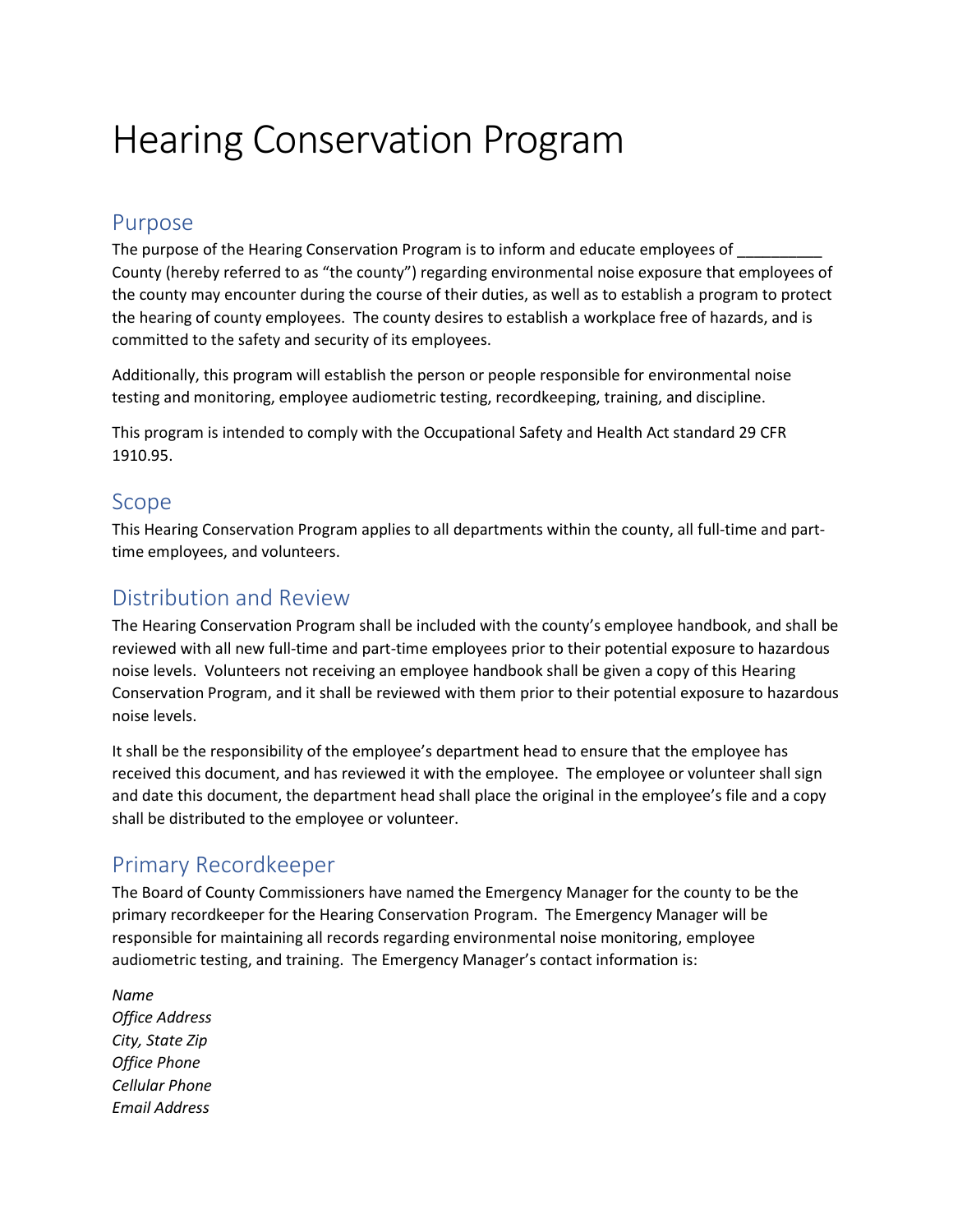## Hazard Identification

It shall be the responsibility of the Emergency Manager to conduct a Job Hazard Analysis (JHA) to assess all noise related risks for all jobs within the county, and as new work tasks are created. It shall be the responsibility of department heads and first-line supervisors to request noise monitoring from the Emergency Manager when new work tasks are created.

The Emergency Manager shall be responsible for purchasing, calibrating, and maintaining noise monitoring equipment.

When the JHA reveals a noise level at or above 85dba on an 8-hour time-weighted scale (reference 29CFR1910.95(a)), the task or environment becomes **actionable** (see below).

## Actionable Noise Level Procedure

The Emergency Manager and department head shall first attempt to reduce the noise level below 85dba on an 8-hour time-weighted scale by implementing available administrative and engineering controls. If this cannot reduce the noise level sufficiently, all employees exposed to the task or environment shall be required to wear Personal Protective Equipment (PPE).

A variety of acceptable PPE shall be selected by the Emergency Manager and department head. The selected PPE shall have a noise reduction rating sufficient to reduce the noise exposure below the actionable level. Employees will be allowed to select the PPE for their use from those deemed as acceptable.

*Note: The procedures outlined below apply regardless of the implementation of PPE that is designed to reduce the noise exposure below the actionable level.*

The Emergency Manager shall notify each employee exposed at or above an 8-hour time-weighted average of 85 decibels of the results of the monitoring.

The Emergency Manager shall provide affected employees with an opportunity to observe any noise measurements conducted pursuant to this section.

The county shall establish and maintain an audiometric testing program by making audiometric testing available to all employees whose exposures equal or exceed an 8-hour time-weighted average of 85 decibels.

## Audiometric Testing Program

This program shall be provided at no cost to employees, and will apply to all employees that are required to wear PPE for noise level exposure as determined by the Emergency Manager.

Audiometric tests shall be performed by a licensed or certified audiologist through the County Health Department.

All audiograms obtained pursuant to this section shall meet the requirements of 29CFR1910.95 Appendix C.

Within 6 months of an employee's first exposure at or above the actionable level, the county shall establish a valid baseline audiogram against which subsequent audiograms can be compared.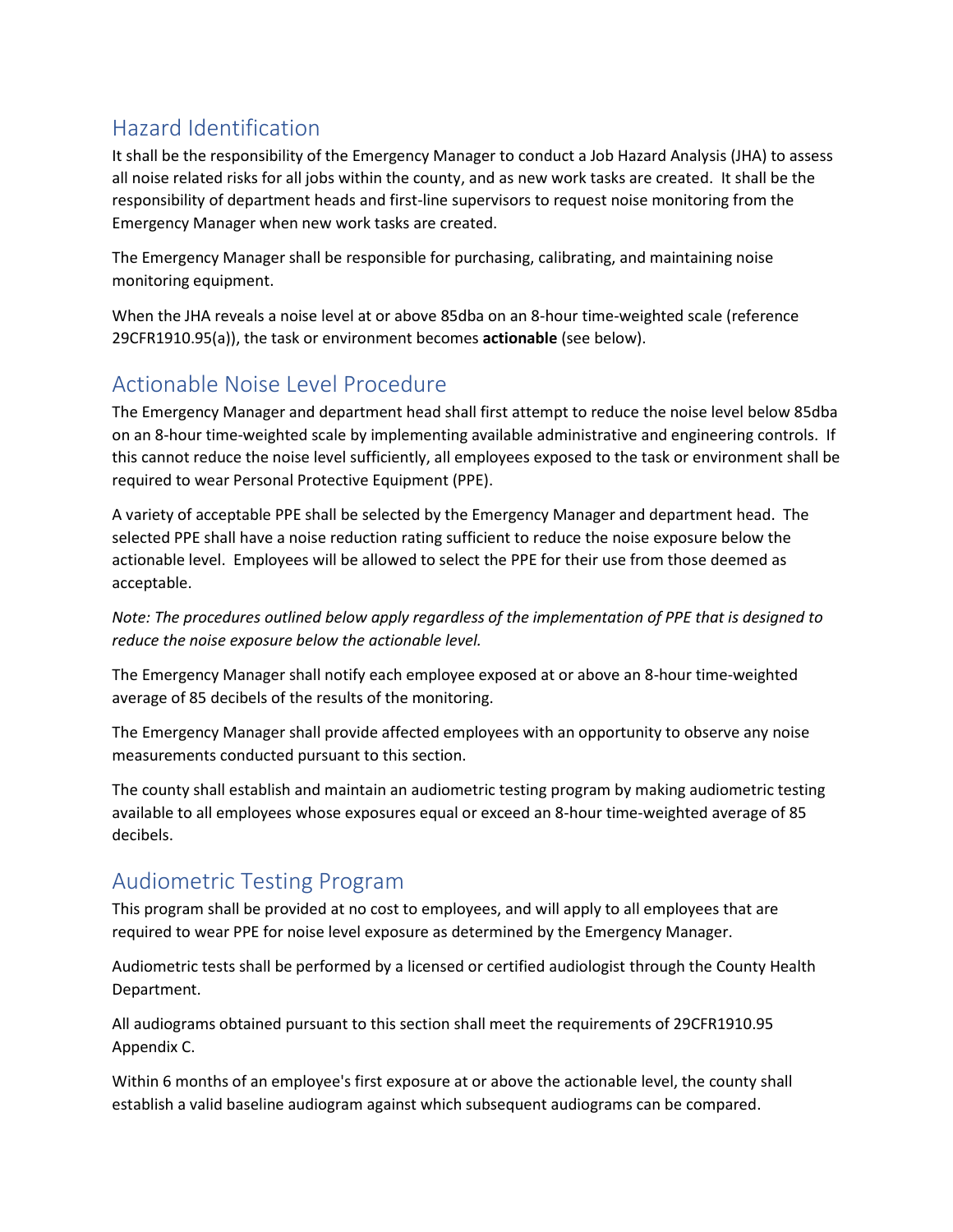Testing to establish a baseline audiogram shall be preceded by at least 14 hours without exposure to workplace noise. Hearing protectors may be used as a substitute for the requirement that baseline audiograms be preceded by 14 hours without exposure to workplace noise. The county shall notify employees of the need to avoid high levels of non-occupational noise exposure during the 14-hour period immediately preceding the audiometric examination.

At least annually after obtaining the baseline audiogram, the county shall obtain a new audiogram for each employee exposed at or above an 8-hour time-weighted average of 85 decibels.

The County Health Department shall evaluate each employee's annual audiogram and shall be compared to that employee's baseline audiogram to determine if the audiogram is valid and if a standard threshold shift has occurred. A standard threshold shift is a change in hearing threshold relative to the baseline audiogram of an average of 10 dB or more at 2000, 3000, and 4000 Hz in either ear.

If a comparison of the annual audiogram to the baseline audiogram indicates a standard threshold shift has occurred, the employee shall be informed of this fact in writing, within 21 days of the determination. The county shall notify the Workers' Compensation insurance provider and submit a claim for the employee injury, and follow all procedures outlined in the Workers' Compensation Program.

Unless the Workers' Compensation physician determines that the standard threshold shift is not work related or aggravated by occupational noise exposure, the county shall ensure that the following steps are taken when a standard threshold shift occurs:

- Employees shall be refitted and retrained in the use of hearing protectors and provided with hearing protectors offering greater attenuation if necessary.
- The employee shall be referred for a clinical audiological evaluation or an ontological examination, as appropriate, if additional testing is necessary or if the employer suspects that a medical pathology of the ear is caused or aggravated by the wearing of hearing protectors.
- The employee is informed of the need for an ontological examination if a medical pathology of the ear that is unrelated to the use of hearing protectors is suspected.

If subsequent audiometric testing of an employee whose exposure to noise is less than an 8-hour TWA of 85 decibels indicates that a standard threshold shift is not persistent, the employer:

- Shall inform the employee of the new audiometric interpretation; and
- May discontinue the required use of hearing protectors for that employee.

## **Training**

It shall be the responsibility of the Emergency Manager to provide all training regarding this Hearing Conservation Program.

Training shall be provided to all full-time employees, part-time employees, and volunteers.

Training shall be provided to new employees and volunteers prior to their potential exposure to hazardous noise levels, and at least annually to all employees and volunteers.